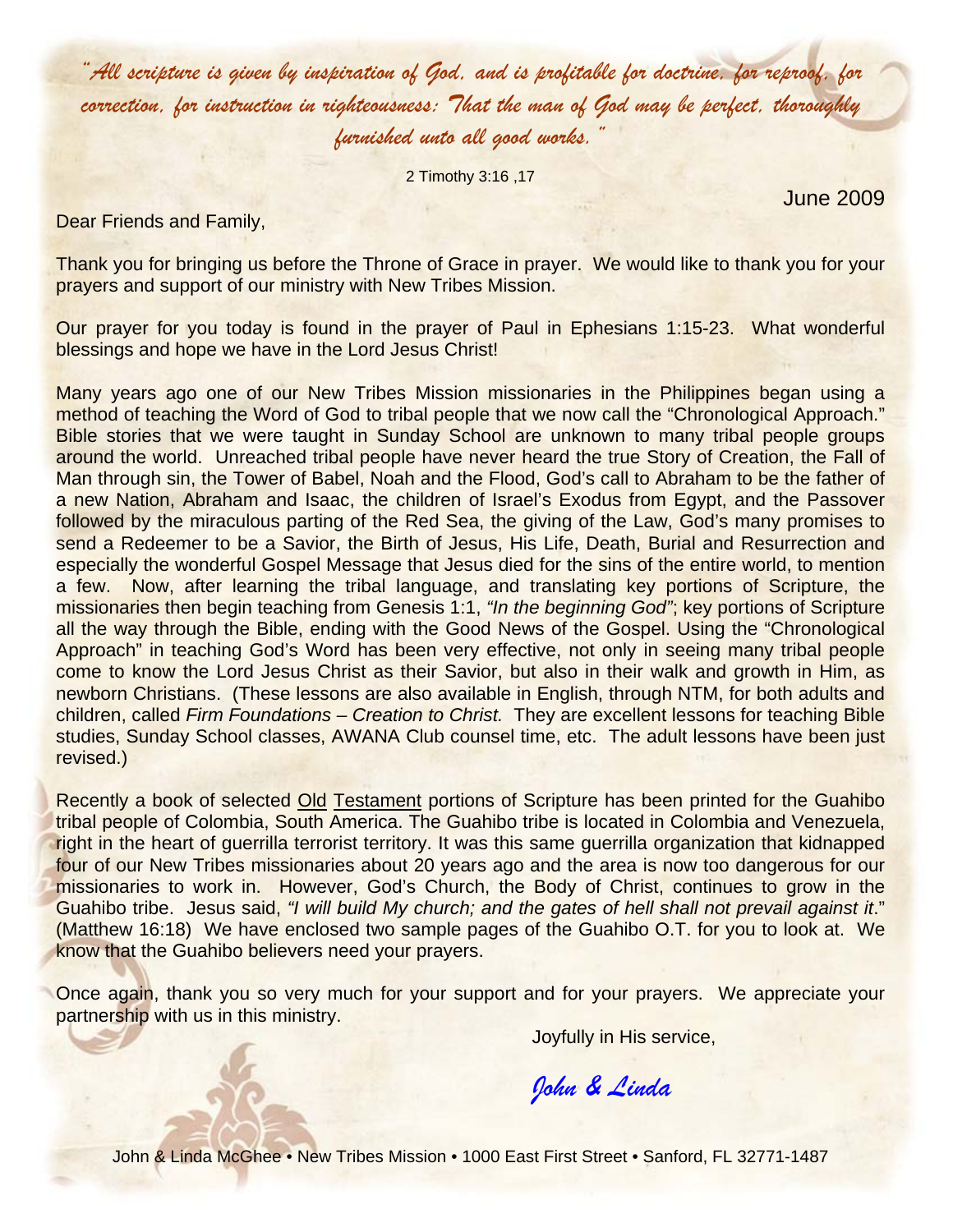## Génesis Daxitacuene petaxuxuabiliwaisi



Pacuenia Dioso exana daxitacuene mapanacuataje, athëbëpijicueneyajawa

1 DIoso petaxuxuabimatacabi pexanaejawa mapanacuaje, <sup>1</sup>exana itaboxo, irayajawa. 2 Bajarajota iracuene abaxë aponayapëtae xaniawaetsia. Abaxë saya ëmera daxitajawa. Aitaquirinua daxita nacua meramatatsënëwereca. Itsiata baitsi jane <sup>2</sup>Espíritu Santo nacueneweretsiaya ponapona mera matatsënëwereca.

3 Nexata <sup>3</sup>DIoso jumaitsi:

—Naexanare pitayotsicotia — jai. Nexata naexana pijumeta pitayotsicotia. 4 Itsa Dioso tane pitayotsicotia, tsitaxanepanatsi. Nexata xuacujinae Dioso tsata pecotia

pitaquirijawawecua. 5 Penaitayotsicotia wënëruba matacabi. Pitaquirijawa pijinia wënëruba merawi. Bajaraxua exanaewereta penamataxainaematacabita.

6 Icatsia xuacujinae Dioso jumaitsi:

—Mera natsatsi. Itsamerayajuwënëjawa junaetsia athëbëabetsia, athëbëyo perubenaenexa. Nexata nacopatsi petusato bajarapanatsatsimerajawabeje tuatuajëalia —jai. Nexata bajarapacuenia natsatabeje. 7 DIOSO bajarapacuenia tsata petusato tuatuajëalia, perubenaenexa mera athëbëabetsia. Itsajawa nacopata petusatobëxëpanayo, irawetsia pe-enaemeranënexa. 8 Bajarapatusato wënëruba itaboxo. Bajaraxua exanaewereta cotocaewimatacabita.

9 Icatsia bajaraxuacujinae Dioso jumaitsi:

—Itaboxobëxëpana pebocaemera panacaetuare caejawabelia. Bajarapamera tuatuajëatsina pitsapaetsina petsewijawa - jai. Bajarapacuenia pejumaitsijawata naexana. 10 Bajaraxua pepitsapaejawatsina petsewijawa Dioso wënëruba ira. Pamera pijinia nacaetuata caejawabelia, bajaraxua wënëruba manuamene.

 $1:1$ exana: Mapajumeyo pitsapa «creó» wowaijumeta. Bajarapajume nacato-itajëta pacuenia Dioso exana daxitacuene piajibijawata itsacuenejawa pecanacuenebinexa.

 $21:2$ Espíritu Santo: Dioso pejumeliwaisi, pejanaliwaisibaxutota, Dioso peEspíritu wenerubabiaba Espíritu Santocuenia. Dioso peEspíritu itsa wenerubatsi, bajarapajume nacayapetaeya-exana pacuenia pepoDiosoyabara cuaicuaijai. Baitsi apopenatoxainaeyajuwënëjawa, apopecobecowënë-ata. PepoDioso cajena espíritucuenia penaitajëtsinë. Taema «Dioso peEspíritu» glosariojawata.

 $31:3$ Dioso jumaitsi: Taema Jn 1:3, Sal. 33:6; 95:3-5.